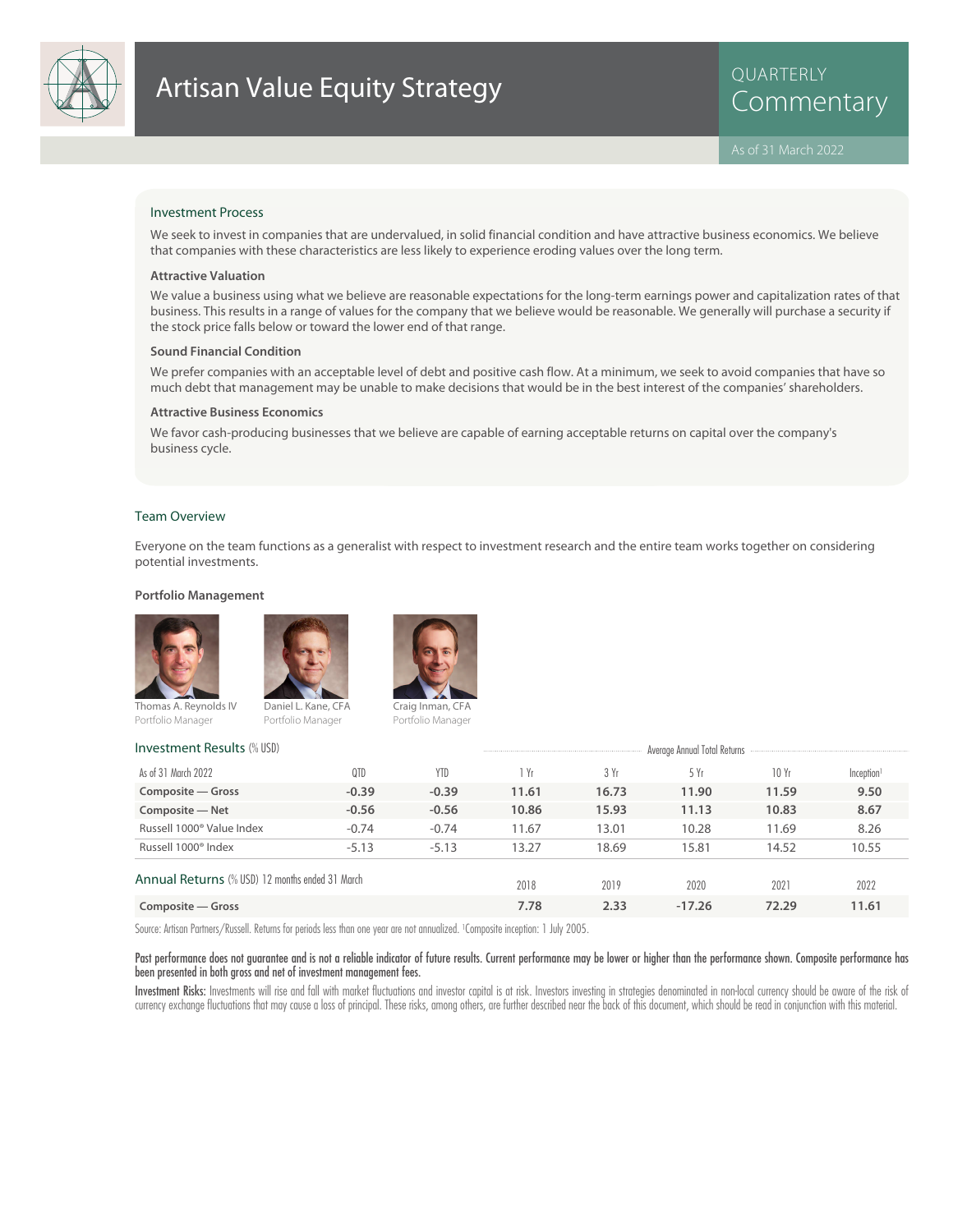

### Quarterly Commentary Artisan Value Equity Strategy Artisan March 2022

### Investing Environment

The start of a Fed tightening cycle amid multi-decade-high inflation and the advent of the Russia-Ukraine war—Europe's worst conflict since World War II—caused US equities to decline in Q1. As Russia is one of the largest energy producers and Ukraine is a major source of global food supply, the war has only intensified existing inflationary impulses brought on by pandemic-related supply disruptions and pro-growth government policies. Fears of higher interest rates and reduced credit availability due to tighter monetary policies were a hindrance for risk assets generally but especially for long-duration assets due to the attendant adjustments to discount rates applied to future earnings. One can see how a regime shift to tighter monetary conditions can make value stocks a veritable shelter in the storm as they are already valued by the market with more pessimistic assumptions. In Q1, the Russell 1000® Value Index returned -0.74% or more than 800bps better than the Russell 1000® Growth Index's -9.04% decline. Divergence in style returns was similar in the mid- and small-cap segments.

Despite value's recent outperformance, the growth index has still outperformed its value counterpart by over 1,000bps annualized over the past five years—underscoring just how strong growth stocks have performed in the recent cycle. As we've discussed in recent quarterly letters, the case for value in today's environment looks strong. In addition to historically attractive relative valuations, we believe the inflationary and interest rate backdrops favor cheaper assets and businesses having nearer term cash flows.

The worst performing sectors were consumer discretionary, technology and real estate due to in part to concerns about higher input costs and the impact of rising interest rates. Energy stocks rallied on higher oil and gas prices, leading all sectors by a wide margin with a 38% gain (based on the Russell 1000® Value Index). The materials sector also benefited from higher commodities prices, with notable strength in the metals & mining sub-sector.

The steep rise in inflation risks undercutting what has been a strong recovery since 2020. In addition to higher raw materials prices, tight labor markets are driving the fastest wage gains in a generation, while inflation that began in the goods sector due to supply-chain disruptions has broadened to services. Inflation has proven stickier than policy makers had anticipated. Consequently, the Federal Reserve and other major central banks now find themselves, in their own words, "behind the curve" in their fight against inflation. In Q1, the Fed began monetary policy tightening; it raised its benchmark rate for the first time since 2018 with a 25bps increase. However, it has much further to go with multiple 50bps hikes expected in addition to quantitative tightening—signaling its intention to shrink its balance sheet by up to \$95 billion per month.

While many of us have resumed some semblance of "normal" livingreturning to the office, attending sporting events or eating out—the pandemic has not ended. That is, COVID-19 has not yet become

endemic, a term epidemiologists use to describe a disease in which overall infection rates in a population are static and predictable. Case counts have been receding globally after the omicron-variant wave peaked in January, but it's not clear whether this trend will continue, nor how much of the improvement has been due to vaccinations, seasonality, mutations in the virus, herd immunity or other factors. What we do know is COVID continues to be highly disruptive to supply chains, particularly in China where the government's zero-COVID policy has resulted in severe lockdowns in its largest cities, resulting in idle factories and clogged ports.

### Performance Discussion

Our portfolio performed in line with its benchmark in Q1. We were pleased to see positive stock selection come through this quarter. Over the long run, we believe stock picking should be the largest contributor to relative performance as ultimately that's what we hang our hat on as bottom-up fundamentals-based investors. However, like in Q4 2021, sector positioning hindered relative returns. In Q4, our outsized weighting in the communication services sector was a hindrance. In Q1, our heavier exposure to consumer discretionary stocks worked against us.

Top contributors included EOG Resources, Berkshire Hathaway and Vertex Pharmaceuticals. EOG is a US shale-focused E&P company. Value investing can often be uncomfortable. One of those periods was in late 2020 when there was considerable skepticism regarding the energy industry's prospects. As energy prices have recovered and the industry adjusts to the new supply and demand dynamics, investors have begun to appreciate the earnings power of these businesses. EOG has a low-cost production position and a strong balance sheet which enabled the company to increase production capabilities during the downturn. EOG's management focuses on return on invested capital and cash flow generation, which distinguishes it from most of the company's competitors.

Conglomerate Berkshire Hathaway (BRK) continues to benefit from its stake in tech goliath Apple, a rewarding investment made in 2018 for \$36 billion that has grown to more than \$150 billion. Apple is now Berkshire's third-largest business after insurance and railroads. Despite a reputation for eschewing tech stocks he doesn't understand, Warren Buffett warmed up to Apple with the help of his investing partners Todd Combs and Ted Weschler. Apple's highly sticky ecosystem based around a proprietary operating system and a dominant competitive position in smartphones has driven substantial value over time, with much of that value returned to shareholders in the form of share buybacks and dividends. Aside from Apple, BRK's railroad business should be a prime beneficiary of today's higher commodities price environment. Additionally in late March, the company announced the acquisition of insurer Alleghany for \$11.6 billion—BRK's biggest deal since 2016 although still a small share of its \$146 billion in cash as of the end of 2021. As a former shareholder, we believe Alleghany was a good use of cash, purchased at just 1.26X book value.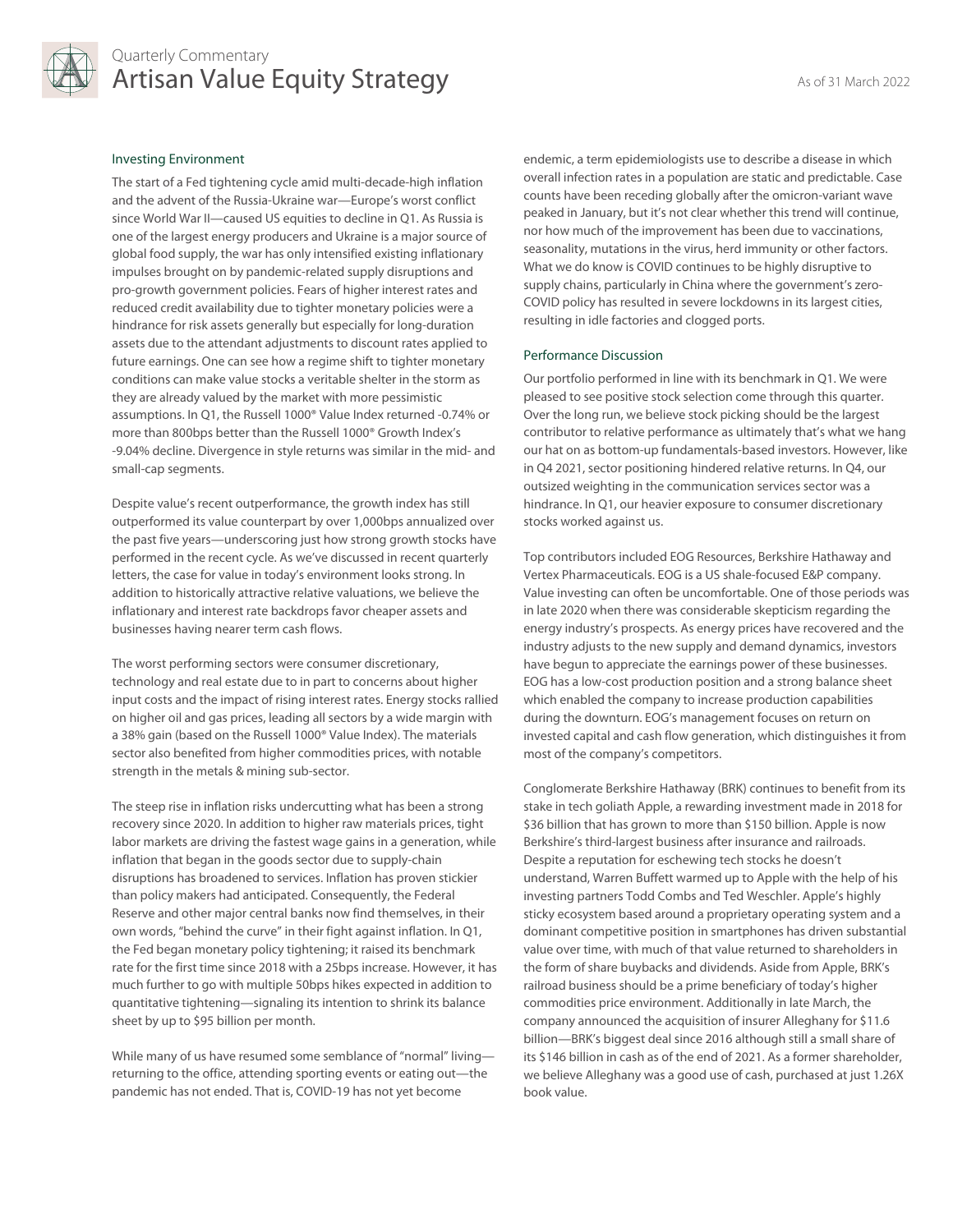Biotechnology firm Vertex Pharmaceuticals dominates the market for treatment of cystic fibrosis (CF) with limited competition. In addition to solid growth in CF revenues that has driven better-than-expected results, positive progress in its development pipeline has lifted shares. At the time of our Q2 2021 purchase, the stock was under pressure due to regulatory hurdles and Vertex's decision not to pursue latestage development of VX-864 after an unexpectedly unfavorable outcome. VX-864 is designed to treat alpha-1 antitrypsin deficiency (AATD), which is an inherited disorder with a strong correlation to pediatric liver disease. Irrespective of Vertex's AATD pipeline, the company has nearly two decades of patent protection remaining for its CF franchise. Management maintains a healthy reserve of cash and is focusing on research and development. We believe near-term growth is likely to be driven by Vertex's expanding geographic presence and expansion of medicines to lower age groups with longterm gains rising from the company's diversifying pipeline.

Among our biggest detractors in Q1 were health care technology company Philips, Meta Platforms (formerly known as Facebook) and NXP Semiconductors. Our opportunity to add Philips in Q3 2021 came after shares had fallen on concerns regarding a recall of its firstgeneration CPAP machine. The stock has remained under pressure since our initial purchase due to concerns around the recall expanding to additional products, the potential for legal recourse and potential market share losses arising in the sleep division. Nonetheless, the sleep division is a small part of the overall business—which we do not believe is going to zero. The company has a large installed base of medical diagnostic equipment (e.g., MRI/PET/CT/ultrasound scanners) that offers a high recurring stream of software-like maintenance revenues. This is a sticky business as medical providers are reluctant to switch over to competitors. Despite the recent turbulence in Philips' stock, we believe our entry point should make for a successful investment over the long term.

With regard to Meta Platforms, the company's social media business is facing challenges from increased TikTok competition and changes to Apple's iOS mobile operating system that make it harder for platforms and apps to track users across other apps and websites—a potential \$10 billion hit to 2022 sales. While we don't minimize these long-term headwinds, we believe the stock's selloff is substantially overdone. Meta now trades at a meaningful discount to the S&P 500® Index, both on price to earnings and enterprise value to EBIT—but we don't believe Meta's issues are necessarily worse than those of the rest of the market. Thus, we've been actively adding to our position during the current downdraft. Facebook is still a highly successful enterprise generating \$130 billion of revenue annually on a run-rate basis, with a fortress balance sheet consisting of \$48 billion in cash and zero debt to help it navigate its future course.

NXP is a leading supplier of high performance mixed-signal and digital integrated circuits to a variety of end markets such as automotive, identification, mobile, consumer, computing and wireless infrastructure. The semiconductors space has historically been quite cyclical, with stocks trading volatilely based on expectations around

the supply and demand cycle. NXP and other semi stocks were weak in Q1 as investors anticipate currently robust order growth and pricing to subside as supply normalizes. While we appreciate the cyclical factors in play, there are secular dynamics that should smooth demand. Secular trends toward increasing semiconductor content across a range of applications are driving accelerated growth rates in the company's key end markets—augmenting an already favorable cyclical backdrop with characteristic low inventory levels. In automotive—its largest segment—semiconductor content per car continues to increase each year due to the trends in electrification, connectivity and advance driver-assistance systems. Similar trends are occurring in its industrial and IoT businesses. These secular tailwinds not only dampen the business's traditional cyclicality but raise its margin profile. With strong competitive positioning in several growing verticals, robust cash flow and a disciplined capital allocation policy, we remain investors.

### Portfolio Activity

We initiated two new positions in Q1, purchasing Netflix and Safran. Netflix is a global leader in video streaming. Historically, Netflix hasn't screened as a value stock given its lofty market value justified by sanguine expectations around subscriber growth and disruption of legacy cable and broadcast media. However, expectations have changed considerably as the enterprise value has fallen by more than half. When we initiated our purchase in Q1, the stock was selling at a decade low on a per subscriber basis. As we write this letter in mid-April, the stock suffered additional declines after the company reported subscriber losses for the first time in its history and increasing competition from other streaming services. There are valid questions about Netflix's slowing subscriber growth (it still expects to have positive net subscriber adds this year) and pricing power, but the stock looks cheap based on the company's many years of content investments, large subscriber base and significant runway of growth over the next decade. Besides an attractive valuation, the company also meets our margin of safety criteria for being "better" and "safer." Netflix has a winning business model and benefits from distinct scale advantages: lower marketing costs per subscriber, greater purchasing power for content, the broadest audience (appeals to talent in the industry), the most data and a growing library of owned content resulting in the lowest churn in the industry. In Netflix's early years, the financial model was risky as it burned significant amounts of cash and had low operating margins. Netflix's growth through the years has now positioned the business to generate free cash flow despite aggressive content investments. With \$6 billion of cash and \$15 billion of debt, Netflix has net debt to EBITDA of only 1.25X. Netflix also covers interest charges by 9X. Additionally, the subscription-based model is less cyclical than other media operations that are reliant on hit movies or cyclical ad revenue. We added to our position in April.

Safran, a French aerospace company, was first purchased in January. Safran generates most of its profits from CFM International (CFMI)—a 50/50 joint venture with General Electric to manufacture narrow-body aircraft engines. The narrow-body industry is a duopoly with high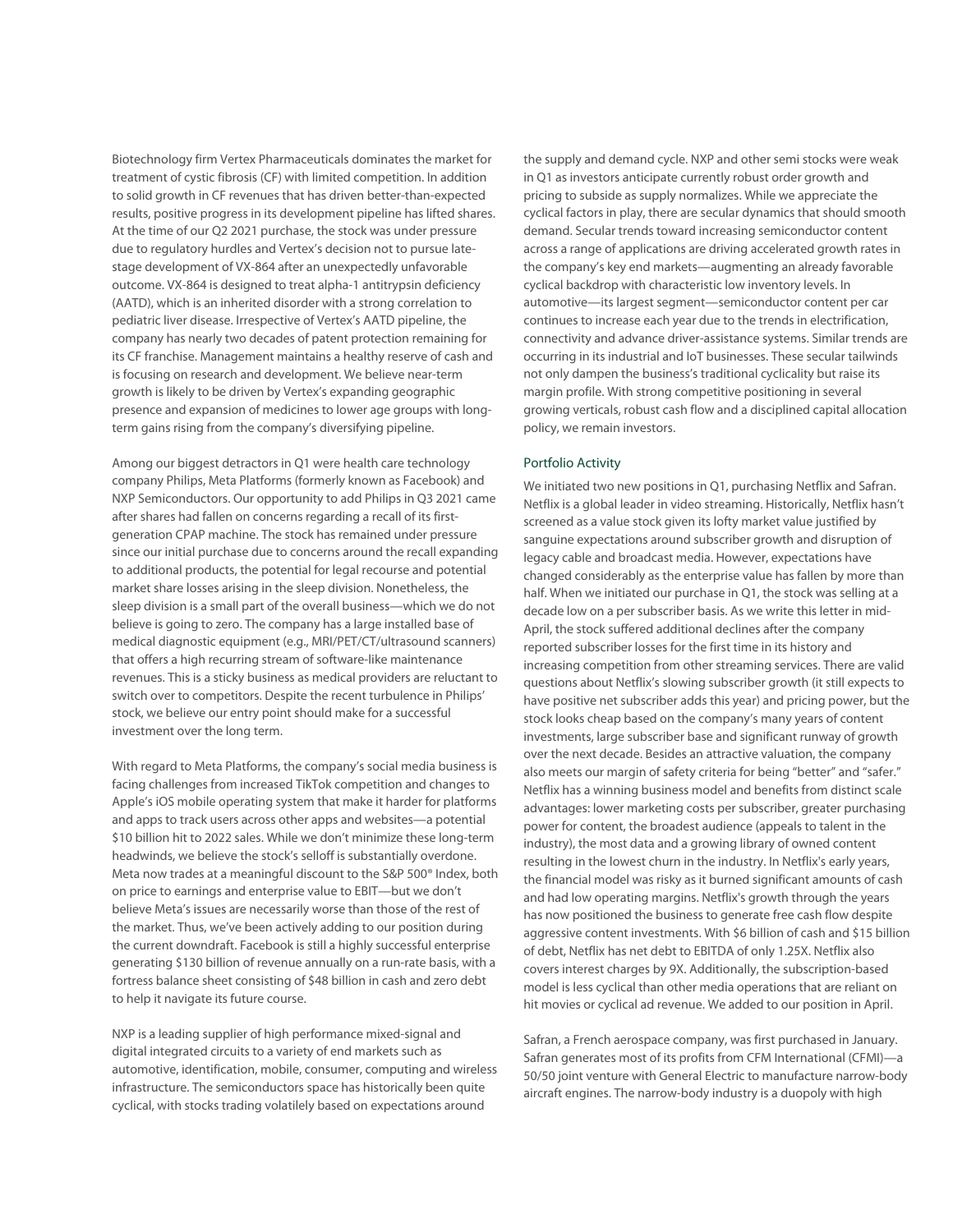barriers to entry and long product cycles. CFMI has a dominant market share in narrow-bodies, an attractive category expected to grow midsingle digits over the next two decades. The engines business is a razor/razor blade model as they are sold at a loss and significant profits are generated in the aftermarket during "shop visits." An engine's useful lifetime is typically more than 20 years, providing recurring cash flows and long-term visibility. Strong free cash flow generation has allowed it to maintain a strong balance sheet with 1.4X net leverage. Safran, along with the broader aerospace industry, was deeply impacted by COVID disruptions. Typically, aftermarket activity largely correlates with flight activity. Nevertheless, during downturns it takes longer to recover as airlines seek to postpone maintenance in difficult times and actively manage their fleet to optimize cash flow. The market is currently focusing on next year's earnings as opposed to the long-term recovery, which we expect to happen in 2024 to 2025. This allowed us to purchase shares at an attractive 12.5X our estimate of normalized operating profits.

We exited two names: elevator manufacturer Otis Worldwide and pharmaceuticals company Sanofi. Otis was a spinoff of Raytheon Technologies in 2020 that resulted in us having a small position. Wanting to remain disciplined with our name count in this portfolio, we sold Otis this quarter. The strength of Sanofi's vaccines business was a key tenet of our overall thesis, but the emergence of mRNA technology for COVID and other viruses really presents a headwind for Sanofi's vaccine franchise that we had not anticipated as part of our base case back in 2018. So, we chose to exit Sanofi on this development. We sold both names after generating decent profits. We also trimmed on strength our positions in aerospace and defense company Raytheon and derivatives exchanges operator CME Group.

### Perspective

Macro influences have dominated the equities market in recent quarters. The continuing pandemic and policy responses, the resulting high inflation, consternation about the Fed, and the emergence of geopolitical risks have all been front and center as of late. We are not economists and don't attempt to predict the macro environment. We would also make the not-so-bold observation that economists aren't able to either. Instead, we seek to be opportunistic investors. Dislocations in the marketplace interest us, and we can capitalize on that volatility because we use a differentiated approach with a longer time horizon. If you have a longer term investment horizon and focus on the business elements that matter instead of making behavioral errors, we believe you can take advantage of the market's episodic tantrums.

Even though we're value investors, we won't buy any business just because it's selling statistically cheap. The business and the balance sheet also matter. We look for companies with attractive returns on capital, pricing power and free cash flow generation. Our focus on high returns on capital and lower costs of capital is particularly relevant in today's inflationary environment. It's also important that companies have buffers in times of stress because we don't want the balance sheet impinging on the company's decision making. We view investing as an exercise in probabilities, where you want to maximize your odds of success. We believe combining these three factors provides us the opportunity to stack the odds in our favor, by getting the business on our side, balance sheet on our side and valuation on our side. It's an approach that was designed irrespective of the macro environment.

### ARTISAN CANVAS

Timely insights and updates from our investment teams and firm leadership Visit www.artisancanvas.com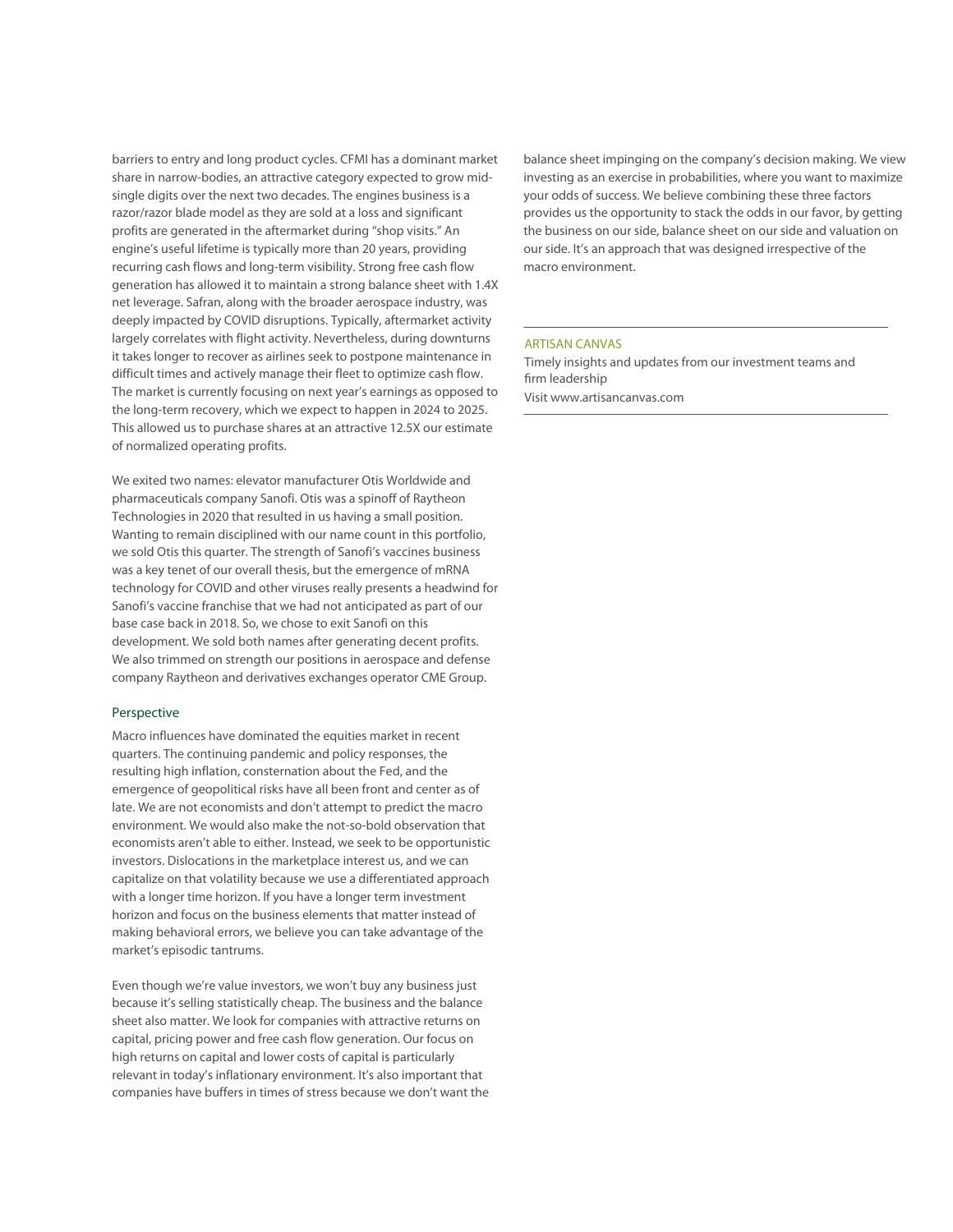### **For more information:** Visit www.artisanpartners.com

Investment Risks: International investments involve special risks, including currency fluctuation, lower liquidity, different accounting methods and economic and political systems, and higher transaction costs. These risks are greater in emerging markets. Securities of small- and medium-sized companies tend to have a shorter history of operations, be more volatile and less liquid and may have underperformed securities of large companies during some periods. Value securities may underperform other asset types during a given period. These risks, among others, are further described in Artisan Partners Form ADV, which is available upon request.

Unless otherwise indicated, the Artisan Strategy characteristics relate to that of an investment composite or a representative account managed within a composite. It is intended to provide a general illustration of the inv considerations used by Artisan Partners in managing that strategy. Individual accounts may differ, at times significantly, from the reference data shown due to varying account restrictions, fees and expenses, and since inc among others. Where applicable, this information is supplemental to, and not to be construed with, a current or prospective client's investment account information. References to individual security performance relate to a in the composite. Individual holding periods may differ.

Securities referenced may not be representative of all portfolio holdings. Securities of the same issuer are aggregated to determine a holding's portfolio weight. Portfolio statistics calculations exclude outlier data and applicable attributes, such as private securities. Artisan Partners may substitute information from a related security if unavailable for a particular security. This material is as of the date indicated and is subject to c not sum due to rounding.

Attribution is used to evaluate the investment management decisions which affected the portfolio's performance when compared to a benchmark index. Attribution is not exact, but should be considered an approximation of the contribution of each of the factors considered.

Net-of-fees composite returns were calculated using the highest model investment advisory fees applicable to portfolios within the composite. Fees may be higher for certain pooled vehicles and the composite may include acc performance based fees. All performance results are net of commissions and transaction costs, and have been presented gross and net of investment advisory fees. Dividend income is recorded net of foreign withholding taxes or as soon after the ex-dividend date as the information becomes available to Artisan Partners. Interest income is recorded on the accrual basis. Performance results for the Index include reinvested dividends and are prese withholding taxes but, unlike the portfolio's returns, do not reflect the payment of sales commissions or other expenses incurred in the purchase or sale of the securities included in the indices.

Russell 1000® Value Index measures the performance of US large-cap companies with lower price/book ratios and forecasted growth values. Russell 1000® Index measures the performance of roughly 1,000 US large-cap companies. 1000® Growth Index measures the performance of US large-cap companies with higher price/book ratios and forecasted growth values. S&P 500® Index measures the performance of 500 US companies focused on the large-cap sector market. The index(es) are unmanaged; include net reinvested dividends; do not reflect fees or expenses; and are not available for direct investment.

Frank Russell Company ("Russell") is the source and owner of the trademarks, service marks and copyrights related to the Russell Indexes. Russell® is a trademark of Frank Russell Company. Neither Russell nor its licensors for any errors or omissions in the Russell Indexes and/or Russell ratings or underlying data and no party may rely on any Russell Indexes and/or Russell ratings and/or underlying data contained in this communication. No fu Russell Data is permitted without Russell's express written consent. Russell does not promote, sponsor or endorse the content of this communication.

The S&P 500® ("Index") is a product of S&P Dow Jones Indices LLC ("S&P DJI") and/or its affiliates and has been licensed for use. Copyright © 2022 S&P Dow Jones Indices LLC, a division of S&P Global, Inc. All rights reserv Redistribution or reproduction in whole or in part are prohibited without written permission of S&P Dow Jones Indices LLC. S&P® is a registered trademark of S&P Global and Dow Jones® is a registered trademark of Dow Jones Holdings LLC ("Dow Jones"). None of S&P DJI, Dow Jones, their affiliates or third party licensors makes any representation or warranty, express or implied, as to the ability of any index to accurately represent the asset c that it purports to represent and none shall have any liability for any errors, omissions, or interruptions of any index or the data included therein.

The Global Industry Classification Standard (GICS®) is the exclusive intellectual property of MSCI Inc. (MSCI) and Standard & Poor's Financial Services, LLC (S&P). Neither MSCI, S&P, their affiliates, nor any of their thir Parties") makes any representations or warranties, express or implied, with respect to GICS or the results to be obtained by the use thereof, and expressly disclaim all warranties, including warranties of accuracy, complet and fitness for a particular purpose. The GICS Parties shall not have any liability for any direct, indirect, special, punitive, consequential or any other damages (including lost profits) even if notified of such damages.

This summary represents the views of the portfolio manager as of 31 Mar 2022. Those views and portfolio holdings are subject to change and Artisan Partners disclaims any obligation to advise investors of such changes. The portfolio holdings does not constitute a recommendation of any individual security. For a complete list of holdings by contribution to the strategy, refer to the Contributors to Return chart.

Free Cash Flow is a measure of financial performance calculated as operating cash flow minus capital expenditures. Return on Invested Capital (ROIC) is a measure of how well a company generates cash flow relative to capita business. Book Value is the net asset value of a company, calculated by total assets minus intangible assets and liabilities. Margin of Safety, a concept developed by Benjamin Graham, is the difference between the market p estimated intrinsic value of a business. A large margin of safety may help guard against permanent capital loss and improve the probability of capital appreciation. Margin of safety does not prevent market loss — all inves may lose value. Price-to-Earnings (P/E) is a valuation ratio of a company's current share price companed to its per-share earnings. Enterprise Value (EV) is a measure of a company's value. Earnings Before Interest & Tax (E indicator of a company's profitability, calculated as revenue minus expenses, excluding tax and interest. Earnings Before Interest. Taxes, Depreciation and Amortization (EBITDA) is an indicator of a company's financial per calculated by looking at earnings before the deduction of interest expenses, taxes, depreciation and amortization.

This material is provided for informational purposes without regard to your particular investment needs and shall not be construed as investment or tax advice on which you may rely for your investment decisions. Investors financial and tax adviser before making investments in order to determine the appropriateness of any investment product discussed herein. In no event shall Artisan Partners have any liability for direct, indirect, special, consequential (including, without limitation, lost profits) losses or any other damages resulting from the use of this material.

Artisan Partners Limited Partnership (APLP) is an investment adviser registered with the U.S. Securities and Exchange Commission (SEC). Artisan Partners UK LLP (APUK) is authorized and regulated by the Financial Conduct Au registered investment adviser with the SEC. APEL Financial Distribution Services Limited (AP Europe) is authorized and regulated by the Central Bank of Ireland. APLP, APUK and AP Europe are collectively, with their parent referred to as Artisan Partners herein. Artisan Partners is not registered, authorised or eligible for an exemption from registration in all jurisdictions. Therefore, services described herein may not be available in certa does not constitute an offer or solicitation where such actions are not authorised or lawful, and in some cases may only be provided at the initiative of the prospect. Further limitations on the availability of products or may be imposed.

This material is only intended for investors which meet qualifications as institutional investors as defined in the applicable jurisdiction where this material is received, which includes only Professional Clients or Eligi the Markets in Financial Instruments Directive (MiFID) where this material is issued by APUK or AP Europe. This material is not for use by retail investors and may not be reproduced or distributed without Artisan Partners'

In the United Kingdom, issued by APUK, 25 St. James's St., Floor 3, London SW1A 1HA, registered in England and Wales (LLP No. OC351201). Registered office: Reading Bridge House, Floor 4, George St., Reading, Berkshire RG1 Ireland, issued by AP Europe, Fitzwilliam Hall, Fitzwilliam Pl, Ste. 202, Dublin 2, D02 T292. Registered office: 70 Sir John Rogerson's Quay, Dublin 2, D02 R296 (Company No. 637966).

Australia: This material is directed at wholesale clients only and is not intended for, or to be relied upon by, private individuals or retail investors. Artisan Partnes Australia Pty Ltd is a representative of APLP (ARBN (ARBN 603 522 649). APLP and APUK are respectively regulated under US and UK laws which differ from Australian laws and are exempt from the requirement to hold an Australian financial services license under the Australian Act 2001 in respect to financial services provided in Australia.

Canada: This material is distributed in Canada by APLP and/or Artisan Partners Distributors LLC, which conduct activities in Canada under exemptions from the dealer, portfolio manager and investment fund manager registrati applicable Canadian securities laws. This material does not constitute an offer of services in circumstances where such exemptions are not available. APLP advisory services are available only to investors that quality as " applicable Canadian securities laws.

© 2022 Artisan Partners. All rights reserved.

For Institutional Investors – Not for Onward Distribution